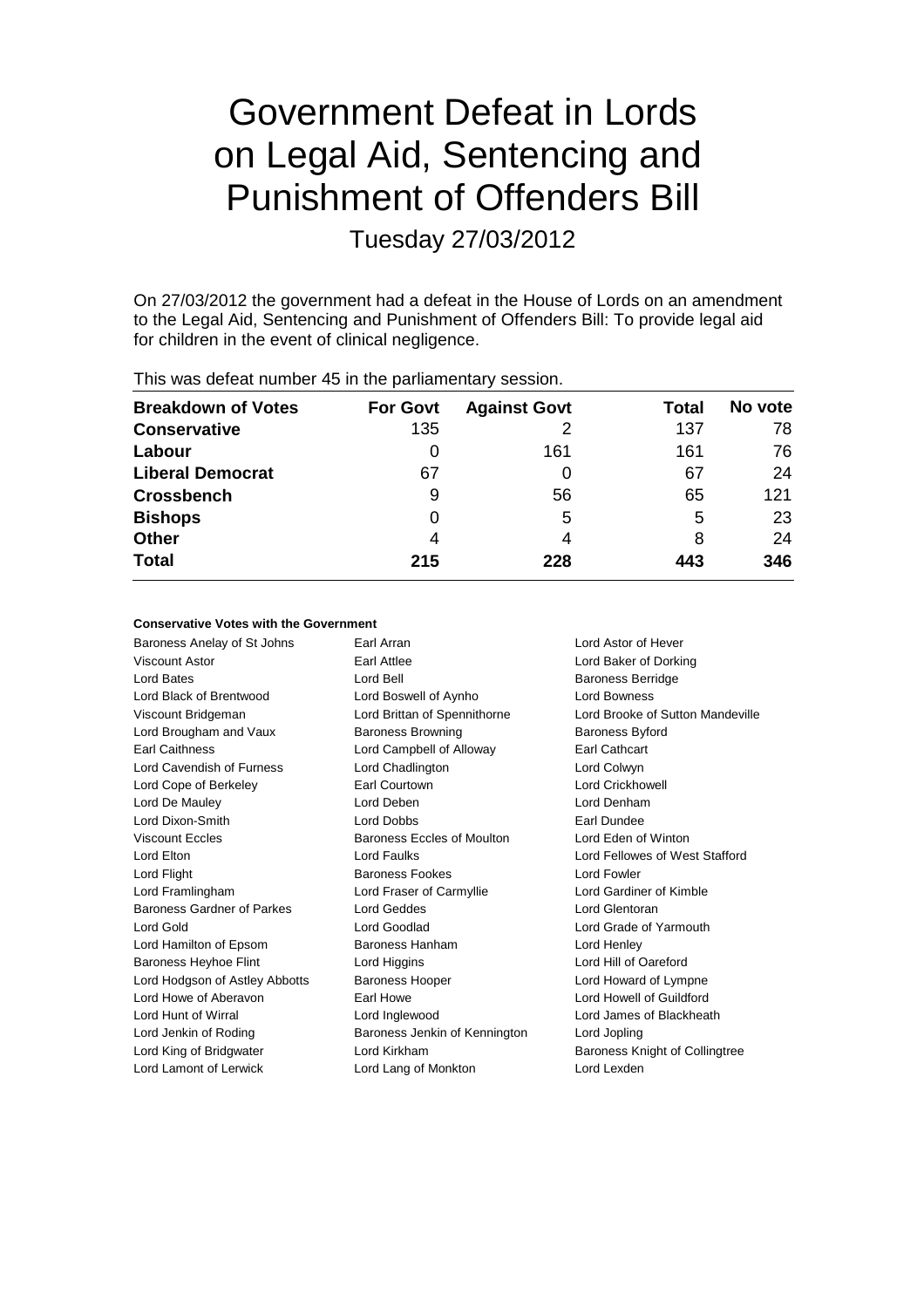| Earl Lindsay                       | Lord Lingfield                | Earl Liverpool          |
|------------------------------------|-------------------------------|-------------------------|
| Lord Luke                          | Lord Lyell                    | Lord Mancroft           |
| Lord Marlesford                    | Lord Mayhew of Twysden        | Lord McColl of D        |
| Baroness Miller of Hendon          | Duke of Montrose              | Lord Moore of Lo        |
| Baroness Morris of Bolton          | Lord Moynihan                 | <b>Baroness Neville</b> |
| <b>Baroness Newlove</b>            | <b>Baroness Noakes</b>        | <b>Lord Northbrook</b>  |
| Lord Norton of Louth               | Lord Palumbo                  | Lord Patten             |
| Lord Popat                         | <b>Baroness Rawlings</b>      | Lord Reay               |
| Lord Renfrew of Kaimsthorn         | Lord Renton of Mount Harry    | Lord Risby              |
| Lord Roberts of Conwy              | Lord Ryder of Wensum          | Lord Sanderson          |
| Lord Sassoon                       | <b>Baroness Seccombe</b>      | Earl Selborne           |
| Lord Selkirk of Douglas            | Lord Selsdon                  | <b>Baroness Shack</b>   |
| <b>Baroness Sharples</b>           | Lord Shaw of Northstead       | Lord Sheikh             |
| Earl Shrewsbury                    | Lord Skelmersdale             | Lord Soulsby of         |
| Lord Spicer                        | Baroness Stedman-Scott        | Lord Stewartby          |
| <b>Baroness Stowell of Beeston</b> | Lord Strathclyde              | Lord Taylor of Ho       |
| Lord Trefgarne                     | Lord True                     | <b>Baroness Trump</b>   |
| <b>Viscount Ullswater</b>          | <b>Baroness Verma</b>         | Lord Wade of Ch         |
| Lord Wakeham                       | Lord Waldegrave of North Hill | Baroness Warsi          |
| Lord Wasserman                     | <b>Baroness Wilcox</b>        | Viscount Younge         |
|                                    |                               |                         |

Earl Liverpool Lord Mancroft Lord Marlesford Lord Mayhew of Twysden Lord McColl of Dulwich Lord Moore of Lower Marsh Baroness Neville-Jones larry Lord Risby Lord Sanderson of Bowden Earl Selborne Baroness Shackleton of Belgravia d Lord Sheikh Lord Soulsby of Swaffham Prior tt Lord Stewartby Lord Taylor of Holbeach Baroness Trumpington Lord Wade of Chorlton Lord Wakeham Lord Waldegrave of North Hill Baroness Warsi Viscount Younger of Leckie

### **Conservative Votes against the Government**

Lord Cormack Baroness Eaton

#### **Labour Votes with the Government**

## **Labour Votes against the Government**

Lord Bach Baroness Bakewell Lord Barnett Lord Bassam of Brighton Lord Beecham Lord Berkeley Lord Bilston **Baroness Blood Lord Borrie Lord Borrie** Lord Bradley Lord Bragg Lord Brooke of Alverthorpe Lord Brookman Lord Brooks of Tremorfa Lord Browne of Ladyton Lord Campbell-Savours Lord Carter of Coles Lord Clark of Windermere Lord Clarke of Hampstead Lord Clinton-Davis Lord Collins of Highbury Baroness Corston Baroness Crawley Lord Cunningham of Felling Lord Davidson of Glen Clova Lord Davies of Coity Lord Davies of Oldham Baroness Dean of Thornton-le-Fylde Baroness Donaghy Lord Donoughue Baroness Drake Lord Dubs Lord Elder Lord Evans of Watford Lord Evans of Temple Guiting Lord Evans of Parkside Lord Falconer of Thoroton Baroness Farrington of Ribbleton Lord Faulkner of Worcester Lord Filkin Lord Foster of Bishop Auckland Lord Foulkes of Cumnock Baroness Gale **Communist Constructs** Lord Gavron **Baroness Gibson of Market Rasen** Lord Giddens Lord Gilbert Lord Glasman Baroness Golding Lord Goldsmith Lord Gordon of Strathblane Baroness Gould of Potternewton Lord Grantchester Lord Crenfell Lord Griffiths of Burry Port Lord Grocott Viscount Hanworth Lord Harris of Haringey Lord Harrison Lord Hart of Chilton Lord Haskel Lord Hattersley Lord Haworth Baroness Hayter of Kentish Town Baroness Healy of Primrose Hill Baroness Henig Baroness Hilton of Eggardon Baroness Hollis of Heigham Lord Howarth of Newport Baroness Howells of St Davids Lord Hoyle Lord Hughes of Woodside Lord Hunt of Kings Heath **Lord Irvine of Lairg Lord Janner of Braunstone** Baroness Jay of Paddington Lord Jones Lord Judd Lord Judd Baroness Kennedy of The Shaws Lord Kennedy of Southwark Lord King of West Bromwich Baroness King of Bow Baroness Kinnock of Holyhead Lord Kinnock Lord Kirkhill Lord Knight of Weymouth Lord Lea of Crondall

Lord Adonis Lord Ahmed Lord Anderson of Swansea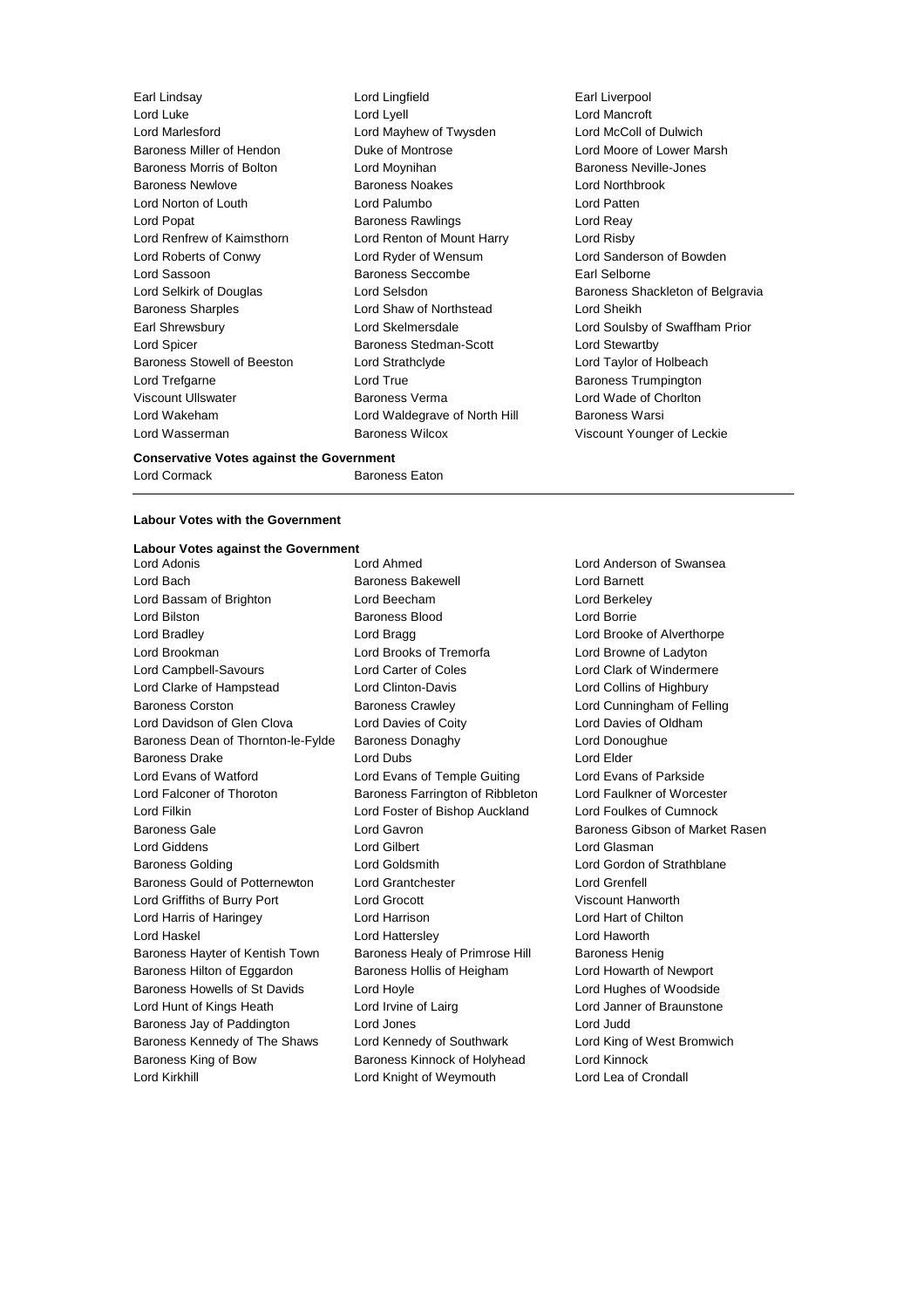Lord Leitch Lord Levy Lord Liddle Lord MacKenzie of Culkein Baroness Mallalieu Lord Mandelson Baroness Massey of Darwen Lord Maxton Lord McAvoy Baroness McDonagh Lord McFall of Alcluith Baroness McIntosh of Hudnall Lord McKenzie of Luton Lord Monks Lord Morgan Baroness Morris of Yardley **Baroness Nye Baroness Nye Lord O'Neill of Clackmannan** Lord Patel of Blackburn Lord Patel of Bradford Lord Pendry Baroness Pitkeathley Lord Plant of Highfield Lord Ponsonby of Shulbrede Lord Prescott **Baroness Prosser** Cord Puttnam Lord Radice Baroness Ramsay of Cartvale Lord Rea Baroness Rendell of Babergh Lord Richard Lord Robertson of Port Ellen Lord Rosser **Lord Rowlands Baroness Royall of Blaisdon** Lord Sawyer Baroness Scotland of Asthal Lord Sewel Baroness Sherlock **Viscount Simon** Lord Smith of Leigh Baroness Smith of Basildon Lord Snape Lord Soley Lord Taylor of Blackburn **Baroness Taylor of Bolton** Lord Temple-Morris Lord Tomlinson Lord Touhig Lord Triesman Lord Tunnicliffe Lord Turnberg Baroness Turner of Camden Lord West of Spithead **Baroness Wheeler** Baroness Whitaker Lord Whitty **Lord Williams of Elvel** Lord Wills Lord Winston Lord Wood of Anfield

Baroness Lister of Burtersett Lord Macdonald of Tradeston Lord Mackenzie of Framwellgate<br>Lord MacKenzie of Culkein Baroness Mallalieu Lord Mandelson Lord Stevenson of Balmacara Lord Stone of Blackheath Baroness Symons of Vernham Dean Baroness Wall of New Barnet Lord Warner Communication Baroness Warwick of Undercliffe

#### **Liberal Democrat Votes with the Government**

Lord Addington Lord Alderdice Lord Alliance Lord Ashdown of Norton-sub-Hamdon Lord Avebury **Baroness Barker** Baroness Barker Lord Bradshaw Baroness Brinton Lord Burnett Lord Chidgey Lord Clement-Jones Lord Cotter Lord Dholakia **Baroness Doocey** Baroness Doocey Baroness Falkner of Margravine Baroness Garden of Frognal Lord German Communication Carl Glasgow Baroness Hamwee **Baroness Harris of Richmond** Lord Hussain Baroness Hussein-Ece Baroness Jolly Lord Kirkwood of Kirkhope Baroness Kramer Lord Lee of Trafford Lord Lester of Herne Hill Lord Loomba Lord Macdonald of River Glaven Baroness Maddock Earl Mar and Kellie **Lord Marks of Henley-on-Thames** Lord McNally Lord Methuen Baroness Miller of Chilthorne Domer Lord Newby Baroness Nicholson of Winterbourne Baroness Northover **Lord Oakeshott of Seagrove Bay** Lord Palmer of Childs Hill Baroness Randerson Lord Redesdale Lord Roberts of Llandudno Lord Rodgers of Quarry Bank Baroness Scott of Needham Market Lord Sharkey **Baroness Sharp of Guildford** Lord Shutt of Greetland Lord Steel of Aikwood Lord Stephen Lord Stoneham of Droxford Lord Storey Lord Strasburger Lord Taverne Lord Taylor of Goss Moor **Lord Teverson** Baroness Thomas of Winchester Lord Thomas of Gresford Lord Tope Lord Tordoff Baroness Tyler of Enfield **Lord Tyler** Lord Tyler **Lord Vallance of Tummel** Lord Wallace of Tankerness **Lord Wallace of Saltaire Baroness Walmsley** Lord Willis of Knaresborough

**Liberal Democrat Votes against the Government**

#### **Crossbench Votes with the Government**

Lord Cameron of Lochbroom Lord Craig of Radley Viscount Craigavon

Lord Bew Lord Butler of Brockwell Lord Cameron of Dillington